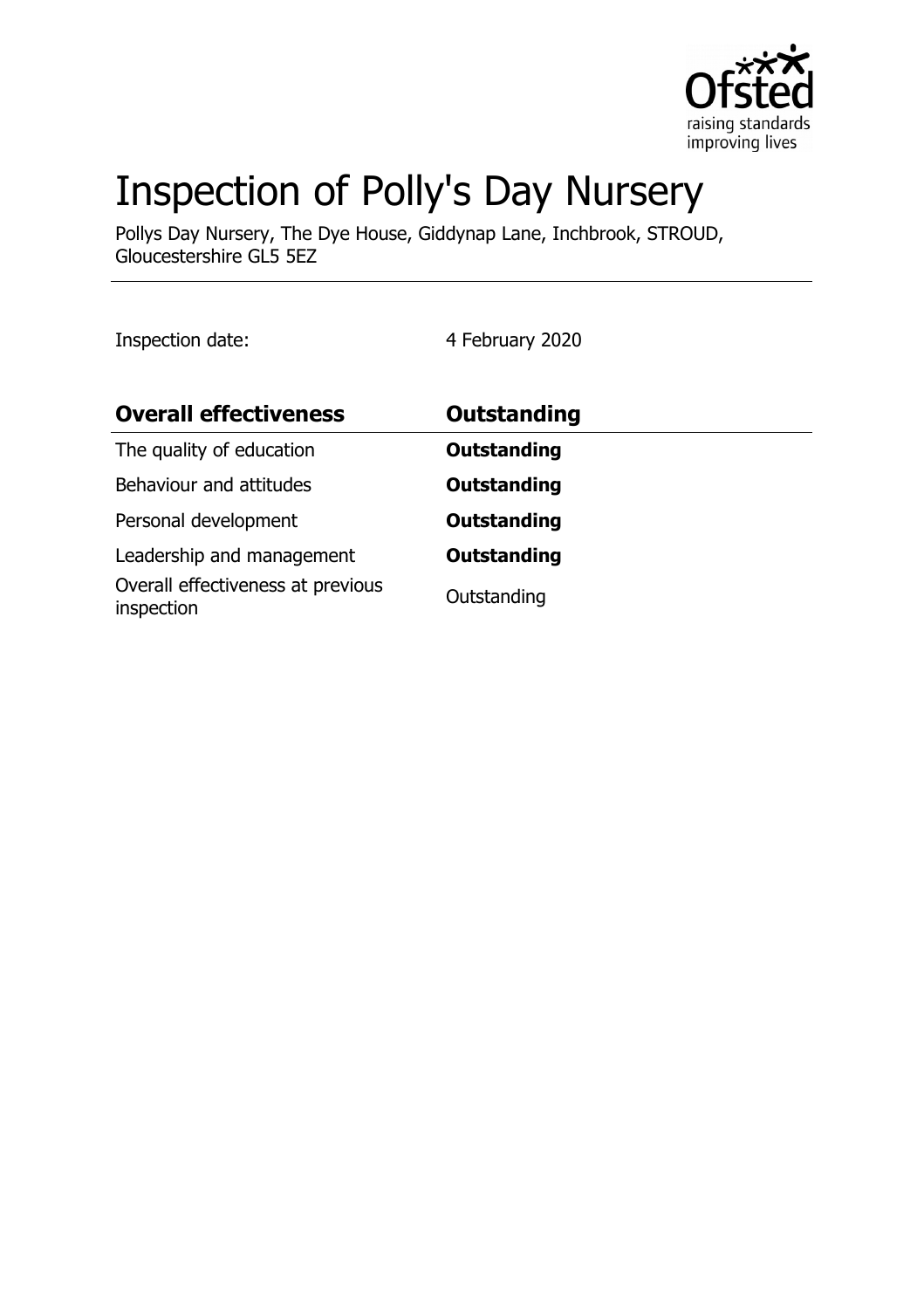

# **What is it like to attend this early years setting?**

#### **The provision is outstanding**

Children are highly motivated, confident and eager to learn, and they thoroughly enjoy their time at the nursery. Staff have high expectations for the children and they encourage children in everything they do. Children make rapid progress in all areas of their learning and development. Staff provide an exciting and safe environment with an extensive range of high-quality natural resources, including china, metal and wood. Children demonstrate they feel safe and secure in their surroundings. Staff place a strong focus on helping children to develop high levels of independence and excellent social skills. For example, older children confidently take an active part in preparing tables for mealtimes and serving themselves snack. Younger children are encouraged to find and try to put on their shoes, coats and hats ready for going outside.

Children are confident to speak and ask questions. They enjoy experimenting as they play. For example, they use magnets to see what they can pick up, and show excitement when they find that a small magnet will pick up a large can which also contains other items. Children respond enthusiastically to staff's questions. They show fascination as they explore technology, such as when children watch the images on a car camera attached to the handles of a bike.

### **What does the early years setting do well and what does it need to do better?**

- $\blacksquare$  The exceptionally strong team of staff is highly motivated, inspirational and dedicated to provide excellent quality of care. Staff work extremely well together, and are supported highly effectively by the manager and owners. Staff talk about how they are extremely well supported, professionally and personally, by the owners and the manager. Staff from both nurseries work closely together to help ensure consistency and to maintain the exceptionally high quality of care between them.
- $\blacksquare$  Children develop exceptional communication and language skills. They interact with each other and the staff very well. Staff model language extremely well and encourage children to take an active vocal part in activities, such as when young children take part in a story making activity. They sit enthralled as the member of staff helps them to recall the story of the 'Three Little Pigs'. Children talk confidently about what happens next as they respond to the questions from the member of staff.
- $\blacksquare$  Children are supported exceptionally well in their emotional development. They build strong bonds with their key person. All staff are extremely calm and caring towards the children. Children display high levels of positive behaviour. They are exceptionally well behaved and polite. Older children use their manners without being prompted by staff. Staff are excellent role models. They help children to recognise their feelings and those of their friends.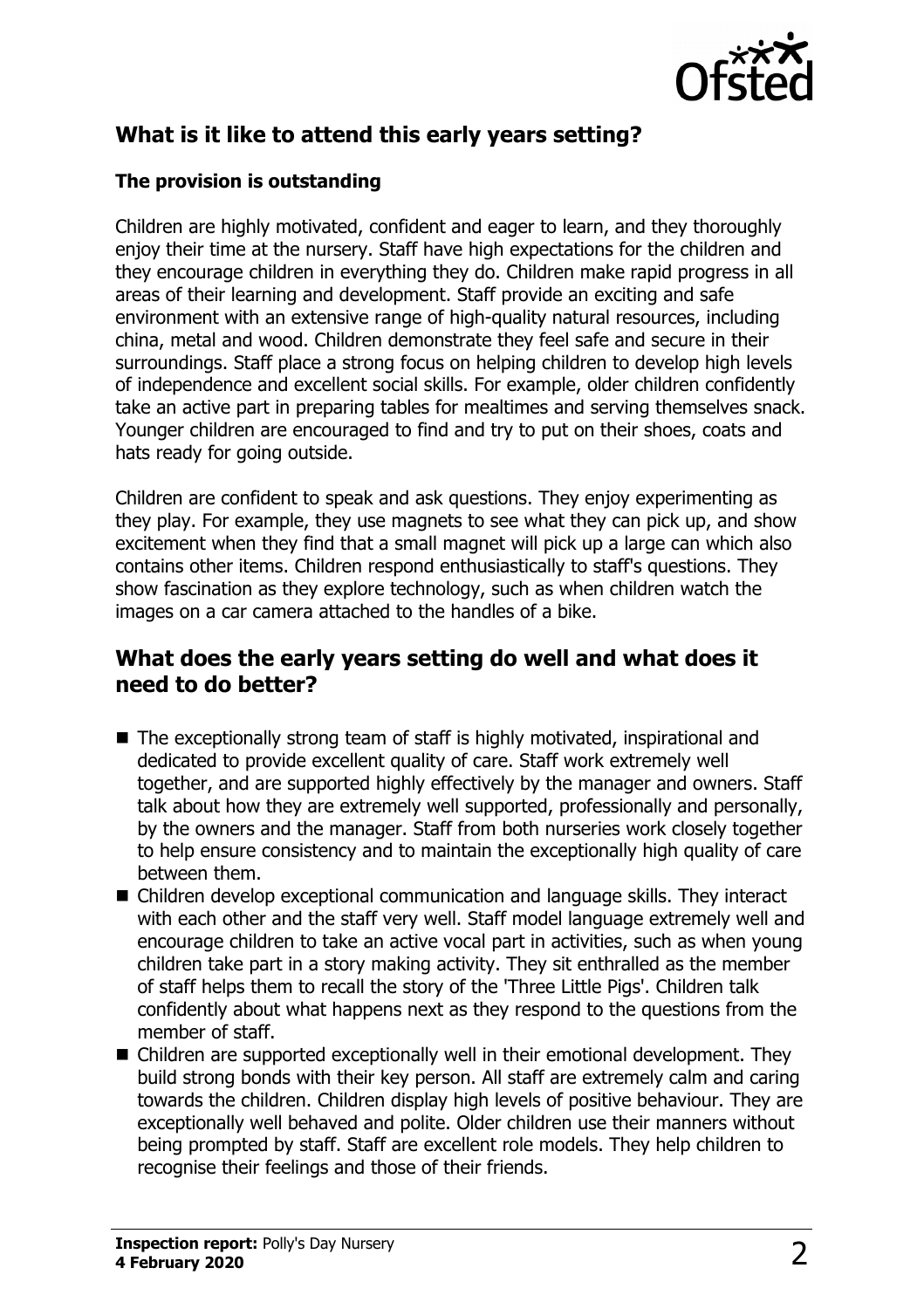

- $\blacksquare$  All children have easy access to the outdoor spaces. Staff provide interesting and stimulating areas for children to explore and learn about the world around them. Children flourish as they develop their interests, such as when staff provide a large tray containing different textures, including bark, shaving foam, sand and stones for their toy dinosaurs.
- Staff know the children exceptionally well. They build on what children already know extremely well and have an excellent knowledge of the curriculum. Precise observations, assessments and planning ensure that each child's individual needs are met exceptionally well. Highly effective monitoring by staff and the manager ensures that any gaps in learning are quickly identified and are acted upon. For example, the team recently recognised that use of mathematics had not been covered as well as it might be. The team has worked hard to quickly address this, and staff now bring the use of numbers, shapes, quantity and volume into activities to help to support children's mathematical development effectively.
- Partnerships with parents are outstanding. Staff work extremely closely with parents and include them fully in their child's learning. Carefully planned settlingin procedures enable staff to gather as much information as possible about children's routines and what they are able to do before they start. Staff provide regular feedback to parents about their child's progress, which helps them to support their child's learning even further at home. Parents are highly complimentary about the care provided, the exceptionally caring staff and the very good progress their children are making.

## **Safeguarding**

The arrangements for safeguarding are effective.

The manager and staff have an excellent understanding of safeguarding procedures. They are extremely confident in their understanding of the signs and indicators of abuse, and know exactly who to contact should they have any concerns about a child's welfare. Staff are very clear about the importance of monitoring children's non-attendance. The owners and the manager actively encourage staff to keep their training up to date, which helps to maintain their knowledge of child protection procedures and the wider areas of safeguarding. Staff are extremely familiar with the whistle-blowing policy and local safeguarding procedures for reporting allegations. Although staff turnover is low, the owner and the manager implement rigorous recruitment, induction, supervision and monitoring procedures, including regularly checking that staff remain suitable to work with children.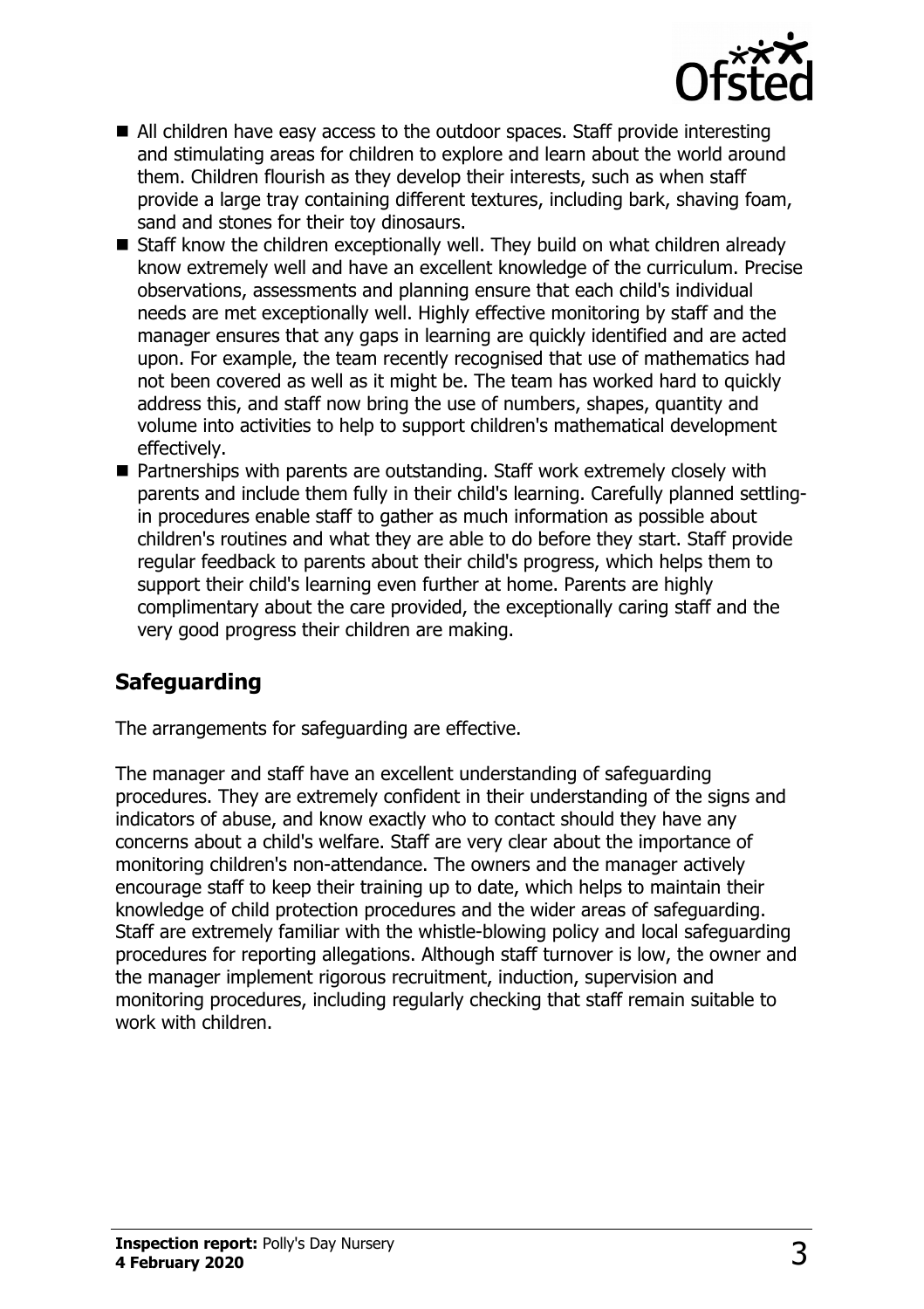

| <b>Setting details</b>                              |                                                                                      |
|-----------------------------------------------------|--------------------------------------------------------------------------------------|
| Unique reference number                             | EY153243                                                                             |
| Local authority                                     | Gloucestershire                                                                      |
| <b>Inspection number</b>                            | 10119170                                                                             |
| <b>Type of provision</b>                            | Childcare on non-domestic premises                                                   |
| <b>Registers</b>                                    | Early Years Register, Compulsory Childcare<br>Register, Voluntary Childcare Register |
| Day care type                                       | Full day care                                                                        |
| Age range of children                               | $0$ to 4                                                                             |
| <b>Total number of places</b>                       | 50                                                                                   |
| Number of children on roll                          | 120                                                                                  |
| Name of registered person                           | Mr D Mead & Mrs A Mead Partnership                                                   |
| <b>Registered person unique</b><br>reference number | RP902356                                                                             |
| <b>Telephone number</b>                             | 01453 835113                                                                         |
| Date of previous inspection                         | 22 April 2015                                                                        |

## **Information about this early years setting**

Polly's Day Nursery registered in 2002 and is one of two privately owned nurseries. It is located in Inchbrook, near to Stroud and Nailsworth. The nursery employs 19 members of childcare staff. Of these, 16 hold early years qualifications at level 2, 3, or 4. All staff hold a current paediatric first-aid qualification. The nursery is open from Monday to Friday for 51 weeks of the year. Sessions are from 8am to 6pm. The nursery provides funded early education for two-, three- and four-year-old children.

## **Information about this inspection**

**Inspector** Hilary Tierney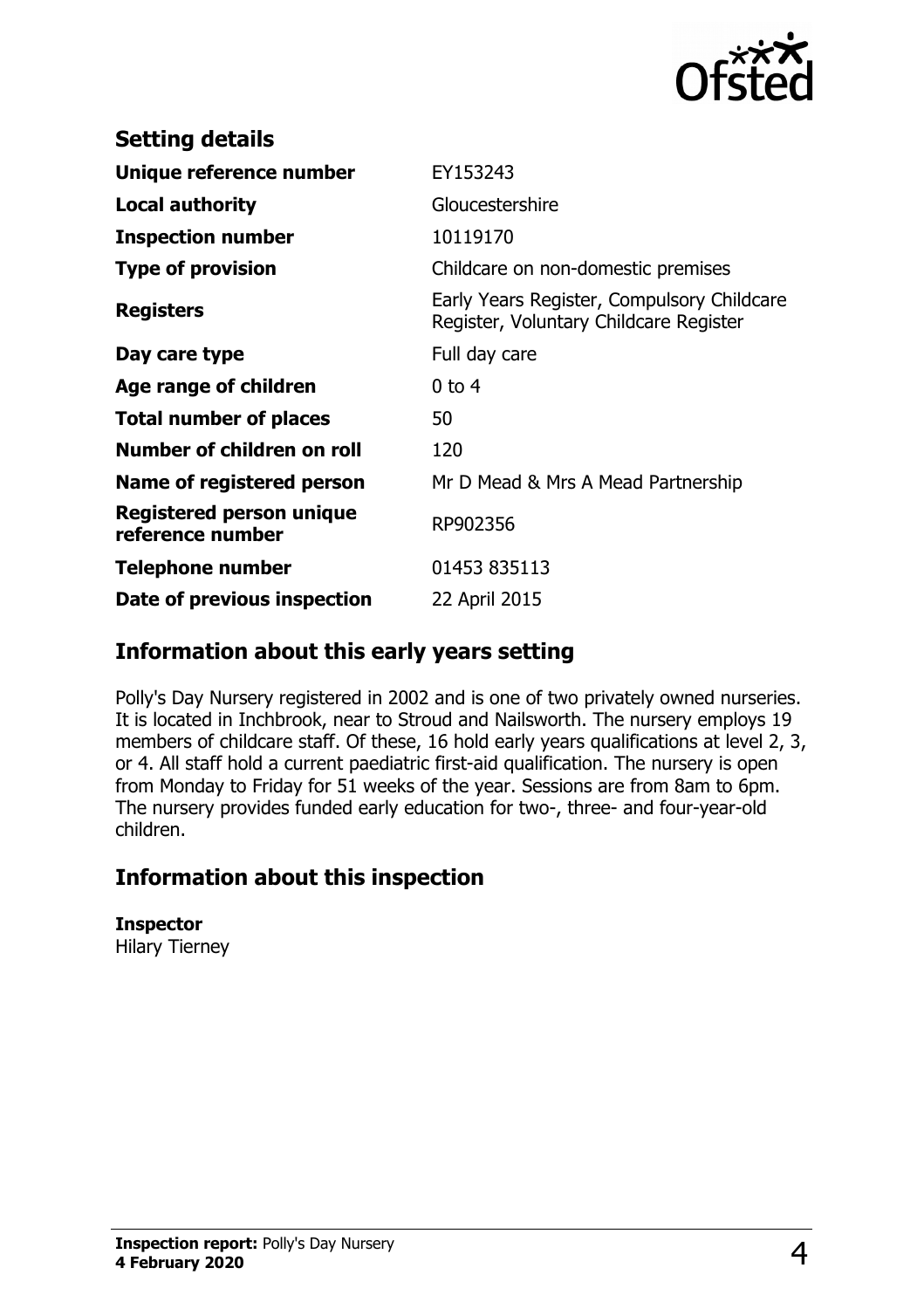

#### **Inspection activities**

- $\blacksquare$  A learning walk of the nursery was completed by the inspector and the manager to understand how the early years provision and curriculum are organised.
- $\blacksquare$  The manager and the inspector completed two joint observations of planned activities.
- $\blacksquare$  The inspector observed children and their interactions with staff throughout the inspection.
- $\blacksquare$  The inspector held discussions with the owner, manager, staff, children and parents at appropriate times during the inspection. The inspector took account of the views of parents from information gathered by the provider.
- $\blacksquare$  The inspector looked at a sample of documentation.
- $\blacksquare$  The inspector tracked the progress of two children and considered the information held relating to their learning and development.

We carried out this inspection under sections 49 and 50 of the Childcare Act 2006 on the quality and standards of provision that is registered on the Early Years Register. The registered person must ensure that this provision complies with the statutory framework for children's learning, development and care, known as the early years foundation stage.

If you are not happy with the inspection or the report, you can [complain to Ofsted.](http://www.gov.uk/complain-ofsted-report)